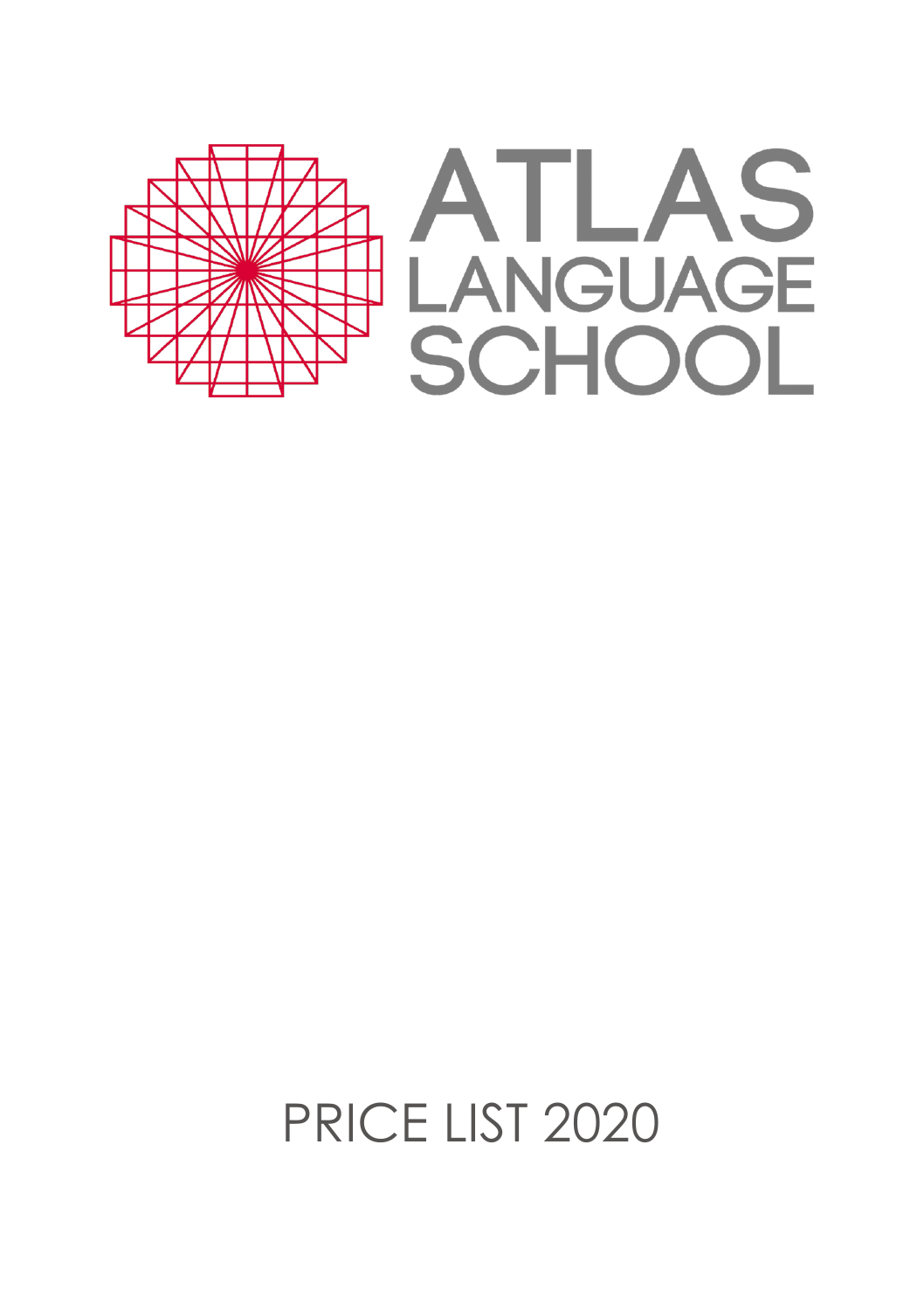# **ATLAS DUBLIN**

### GENERAL ENGLISH (IN €)

| <b>COURSE</b>                                             | <b>COURSE DETAILS</b>                                                                                            | $1 - 4$<br><b>WEEKS</b> | $5 - 12$<br><b>WEEKS</b> | $13 - 24$<br><b>WEEKS</b> |
|-----------------------------------------------------------|------------------------------------------------------------------------------------------------------------------|-------------------------|--------------------------|---------------------------|
| <b>General English Fluency (GE20)</b><br><b>MORNING</b>   | 20 group tuition lessons<br>+4 elective lessons (optional)                                                       | 250                     | 235                      | 215                       |
| <b>General English Fluency (GE20)</b><br><b>AFTERNOON</b> | 20 group tuition lessons                                                                                         | 200                     | 185                      | 175                       |
| <b>GE Fluency Plus (GE26)</b>                             | 20 group tuition lessons<br>+ 6 small group lessons<br>GE/FCE/CAE/TOEIC/IELTS)<br>+4 elective lessons (optional) | 305                     | 290                      | 270                       |
| <b>GE Fluency Intensive 26</b><br>(GE26INT)               | 20 group tuition lessons<br>+ 6 individual lessons<br>(GE/FCE/CAE/TOEIC/IELTS)<br>+4 elective lessons (optional) | 495                     | 485                      | 465                       |
| <b>GE Fluency Intensive 32</b><br>(GE32INT)               | 20 group tuition lessons<br>+ 12 individual lessons                                                              | 750                     | 735                      | 715                       |

#### GE ACADEMIC YEAR (IN €)

| <b>COURSE</b>                                     | <b>COURSE DETAILS</b>                                   | 25<br><b>WEEKS</b> | 33<br><b>WEEKS</b> | 35<br><b>WEEKS</b> |
|---------------------------------------------------|---------------------------------------------------------|--------------------|--------------------|--------------------|
| <b>General Fluency (AY20)</b><br><b>MORNING</b>   | 25 weeks GE20 Morning with<br>up to 10 weeks holidays   | 4945               | 6465               | 6485               |
| <b>General Fluency (AY20)</b><br><b>AFTERNOON</b> | 25 weeks GE20 Afternoon with<br>up to 10 weeks holidays | 3955               | 5175               | 5475               |
| <b>GE Fluency Plus (AY26)</b>                     | 25 weeks GE26 Morning with<br>up to 10 weeks holidays   | 6195               | 8115               | 8595               |

#### EXAM PREAPARATION (IN €)

| <b>COURSE</b>                                                       | <b>COURSE DETAILS</b>                                           | 1-4<br><b>WEEKS</b> | $5-12$<br><b>WEEKS</b> | $13 - 24$<br><b>WEEKS</b> |
|---------------------------------------------------------------------|-----------------------------------------------------------------|---------------------|------------------------|---------------------------|
| Full-time FCE/CAE or IELTS<br>Preparation (FCE20/CAE20/<br>IELTS20) | 20 group exam tuition lessons<br>+4 elective lessons (optional) | 265                 | 250                    | 230                       |

**Contact us to learn more about our 2019/20 sales and promotions for Dublin!**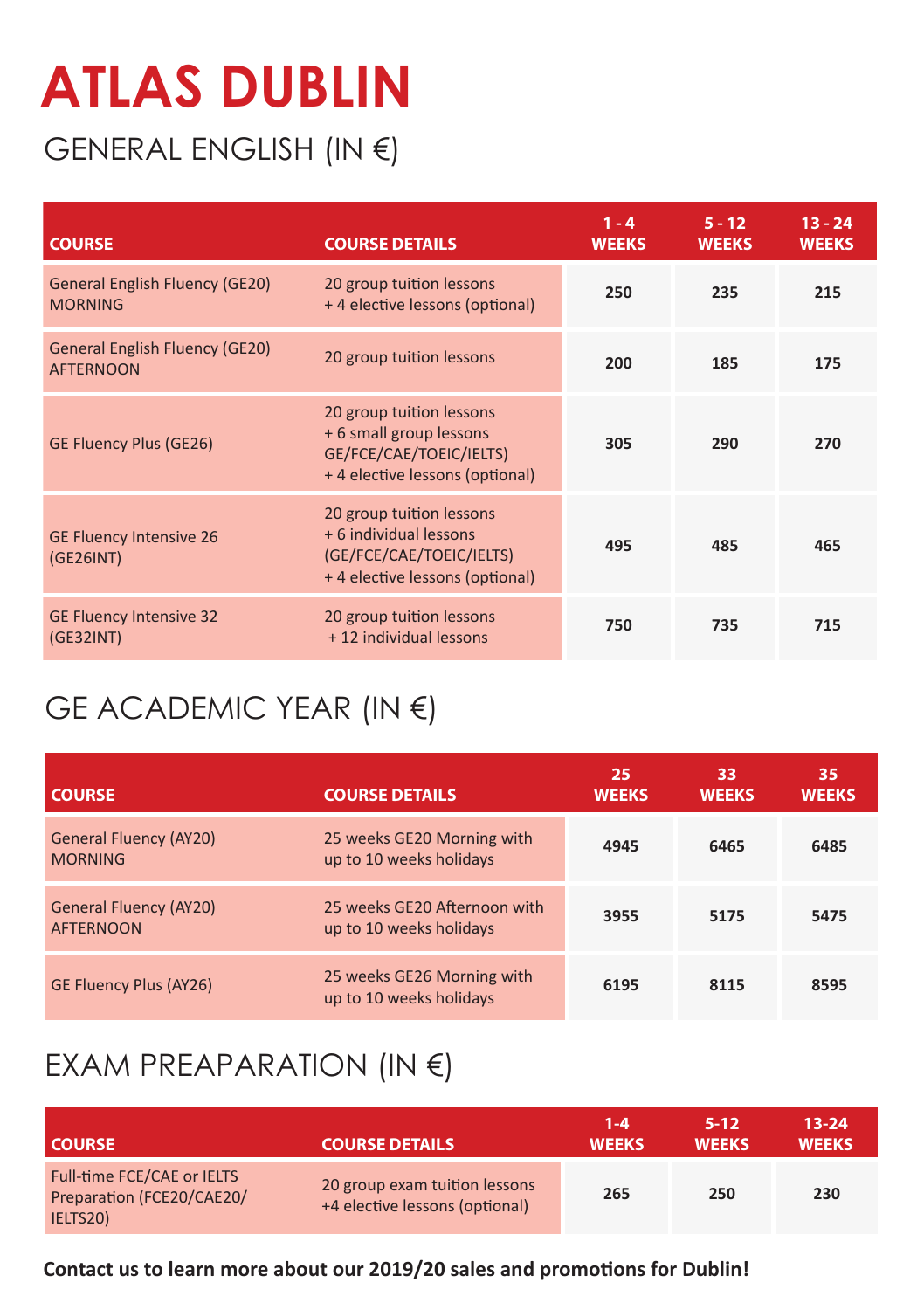## **ACCOMMODATION**

#### HOMESTAY

| <b>AVAILABLE SAT-SAT OR SUN-SUN</b>                                                    | <b>Price per week</b> |
|----------------------------------------------------------------------------------------|-----------------------|
| <b>Half Board</b>                                                                      | €220                  |
| Extra night in homestay                                                                | €30 /night            |
| Summer supplement (June 15th - Sept 21st)                                              | €25                   |
| Winter holidays supplement (Dec 21st - Jan 5th)                                        | €50                   |
| Supplement for specific food requirements (E.g. vegan, gluten free, lactose free etc.) | €20                   |
| Supplement for ensuite or private bathroom                                             | €50                   |

#### RESIDENCE

| <b>TERRENURE PARK (AVAIALABLE ALL YEAR ROUND)</b> | <b>Price per week</b> |
|---------------------------------------------------|-----------------------|
| Single Room                                       | €350                  |
| <b>Twin Room</b>                                  | €225                  |
| Summer supplement (June 16th - Sept 22nd)         | €30                   |

| <b>GRIFFITH HAL (AVAILABLE IN SUMMER - JULY AND AUGUST)</b> | <b>Price per week</b> |
|-------------------------------------------------------------|-----------------------|
| <b>Twin Room</b>                                            | €250                  |

#### OTHER FEES & MISCELLANOUS

| Fee                                              | <b>Price per week</b> |
|--------------------------------------------------|-----------------------|
| <b>Course Registration</b>                       | €65                   |
| Accommodation placement (homestay and residence) | €65                   |
| Course materials                                 | €40 / term            |
| AY exam fee                                      | €140                  |
| Medical insurance (8 months)                     | €140                  |
| Airport transfer                                 | €80 /each way         |

#### **NOTES**

- ► Lesson length: 50 minutes
- ▶ AY students must take a recognised exam at the end of their course. The fee for this is € 140
- ► Minimum duration for exam preparation courses: 3 weeks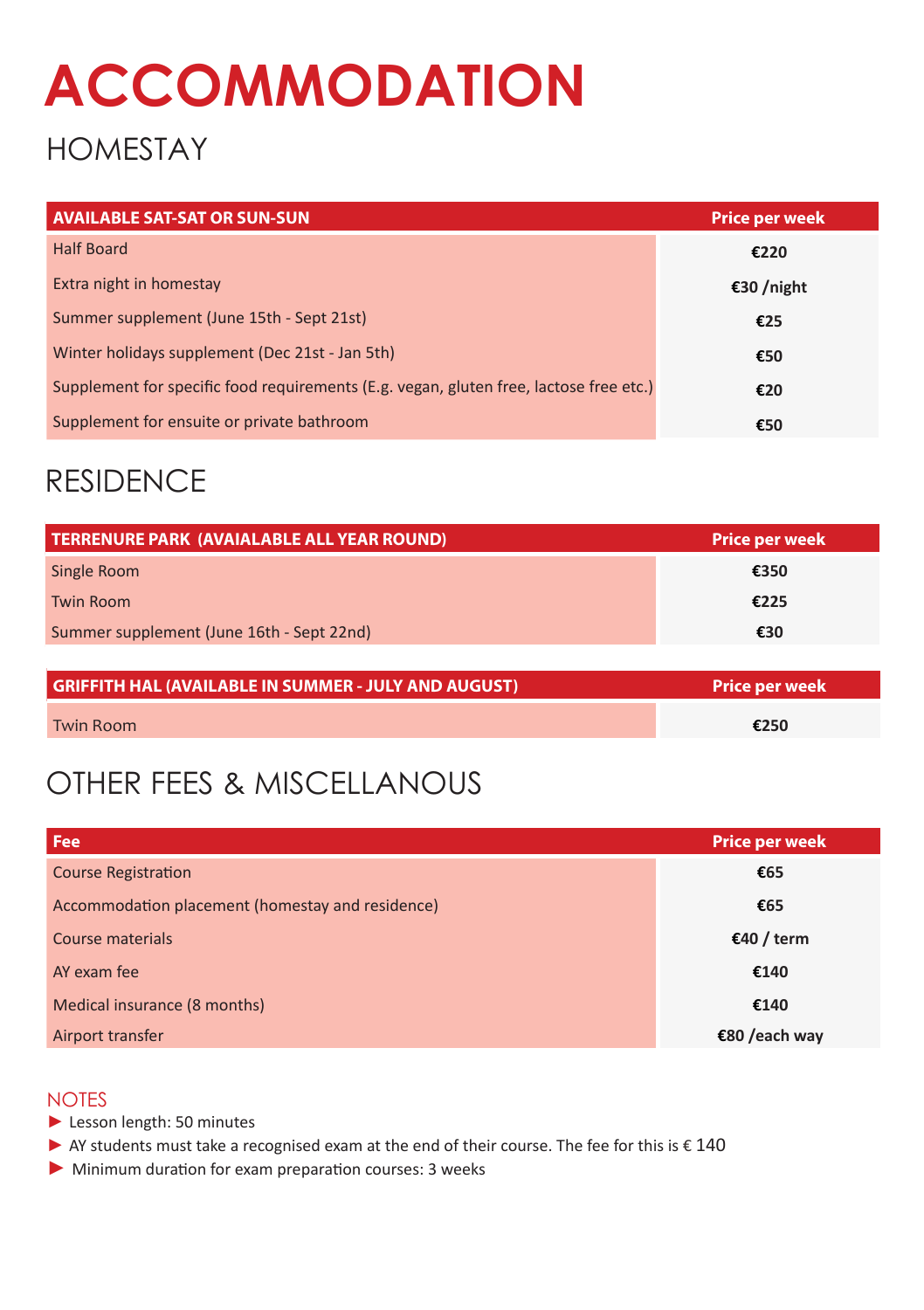# **ATLAS MALTA**

### GENERAL ENGLISH (IN €)

#### 2019/20 Opening Offer

| <b>COURSE</b>                                           | <b>COURSE DETAILS</b>                                                                 | $1 - 7$<br><b>WEEKS</b> | $8 - 12$<br><b>WEEKS</b> | $13 - 25$<br><b>WEEKS</b> |
|---------------------------------------------------------|---------------------------------------------------------------------------------------|-------------------------|--------------------------|---------------------------|
| <b>General English Fluency (GE20)</b><br><b>MORNING</b> | 20 group tuition lessons<br>+4 elective lessons (optional)                            | 200 / 160               | <del>190</del> / 150     | 170/140                   |
| <b>General English Fluency Plus</b><br>(GE26)           | 20 group tuition lessons<br>+ 6 small group lessons<br>+4 elective lessons (optional) | 230/190                 | 220/180                  | 210/170                   |
| <b>General English Fluency</b><br>Intensive (GE26INT)   | 20 group tuition lessons<br>+ 6 individual lessons<br>+4 elective lessons (optional)  | 400 / 360               | 390/350                  | 370/340                   |

**Contact us to learn more about all of our 2019/20 sales and promotions for Malta!**

#### ACCOMMODATION

Residence

| <b>KAPPARA RESIDENCE (SUN-SUN)</b>   | <b>Price per week</b> |
|--------------------------------------|-----------------------|
| Quadruple Room                       | €125                  |
| <b>Twin Room</b>                     | €155                  |
| Summer Supplement (15 Jun - 18 Sept) | €50                   |

| <b>SELF CATERING APARTMANTS (SUN - SUN)</b> | <b>Price per week</b> |
|---------------------------------------------|-----------------------|
| <b>Superior Twin Room</b>                   | €190                  |
| <b>Superior Twin Room Ensuite</b>           | €210                  |
| <b>Superior Single Room</b>                 | €350                  |
| <b>Superior Single Room Ensuite</b>         | €390                  |
| Summer Supplement (15 Jun - 18 Sept)        | €50                   |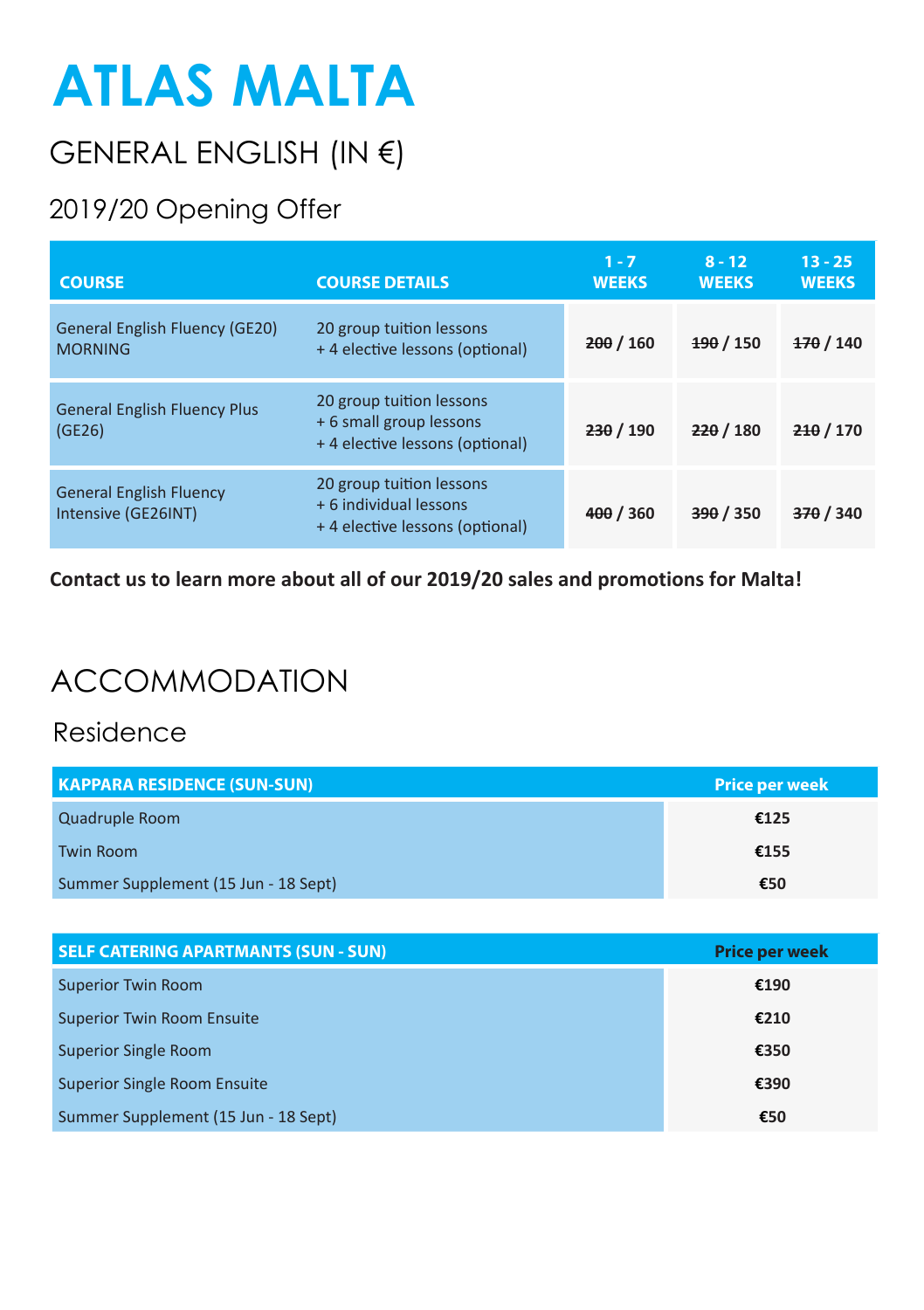#### Homestay

| <b>AVAILABLE SAT-SAT OR SUN-SUN</b>                                                    | <b>Price per week</b> |
|----------------------------------------------------------------------------------------|-----------------------|
| Single Room Half Board                                                                 | €220                  |
| <b>Twin Room Half Board</b>                                                            | €170                  |
| Extra night in homestay (Single Room)                                                  | €35 /night            |
| Extra night in homestay (Twin Room)                                                    | €30 /night            |
| Summer supplement (June 15th - Sept 18)                                                | €50                   |
| Winter holiday supplement (Dec 21st - Jan 5th)                                         | €50                   |
| Supplement for specific food requirements (E.g. vegan, gluten free, lactose free etc.) | €20                   |

## OTHER FEES & MISCELLANOUS

| Fee                                                 | <b>Price per week</b> |
|-----------------------------------------------------|-----------------------|
| <b>Course Registration</b>                          | €40                   |
| <b>Course Materials</b>                             | €30                   |
| Course summer supplement (15 Jun - 18 Sept)         | €50 / week            |
| Accommodation placement (homestay and residence)    | €30                   |
| Accommodation Eco Tax (collected on arrival)        | €5                    |
| Accommodation summer supplement (15 Jun - 18 Sept)  | €50                   |
| Refundable Residence Deposit (collected on arrival) | €100                  |
| Airport transfer                                    | €25/each wav          |

#### **NOTES**

► Lesson length: 50 minutes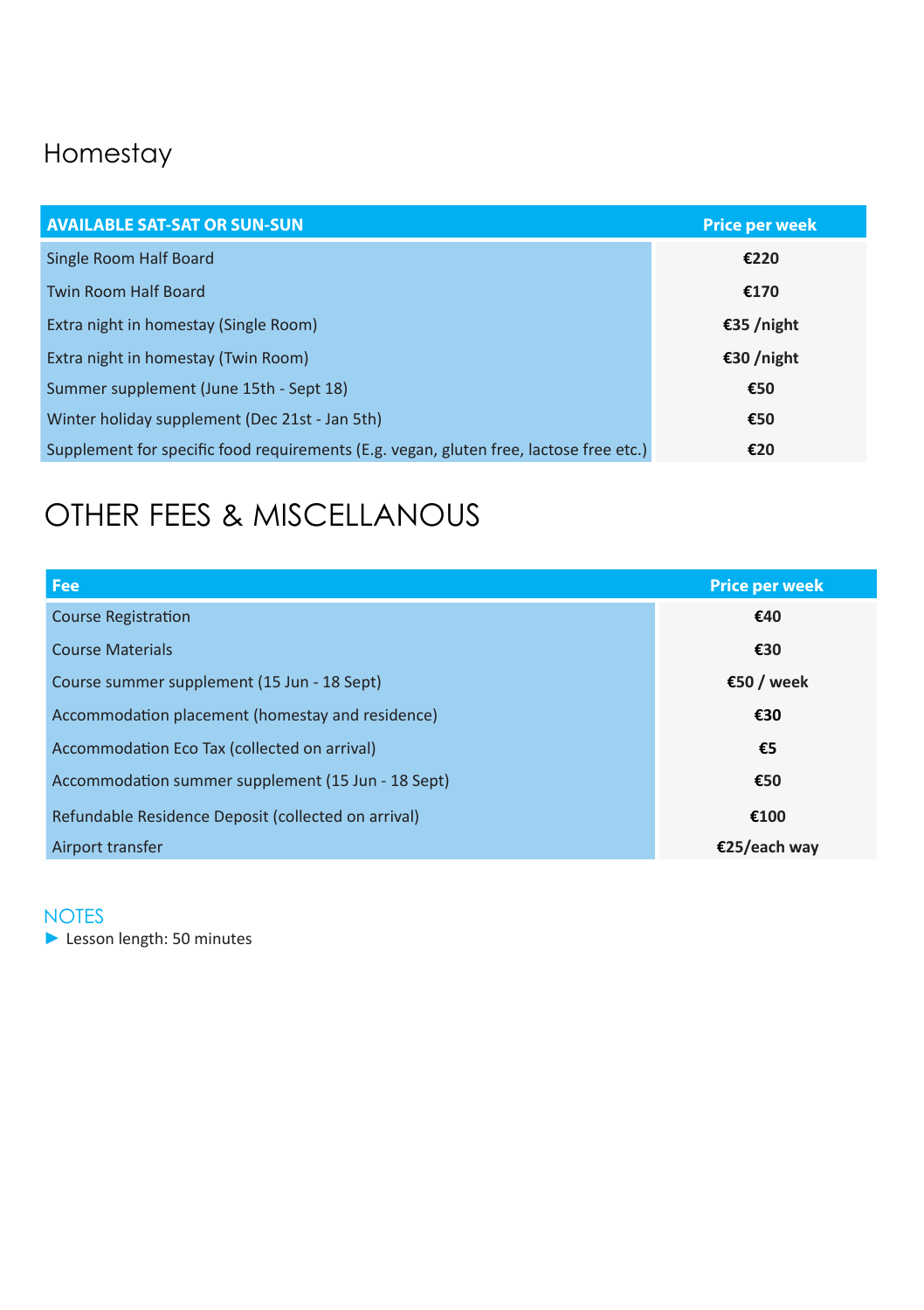# **ATLAS JUNIOR IRELAND**

### DUBLIN (IN €)

| <b>COURSE</b>                           | <b>COURSE DETAILS</b>                                                                                     | $\overline{2}$<br><b>WEEKS</b> | 3<br><b>WEEKS</b> | 4<br><b>WEEKS</b> | <b>ADDITIONAL</b><br><b>WEEK</b> |
|-----------------------------------------|-----------------------------------------------------------------------------------------------------------|--------------------------------|-------------------|-------------------|----------------------------------|
| JP20                                    | 20 group tuition lessons                                                                                  | 1500                           | 2160              | 2660              | 670                              |
| JP20FCE                                 | 20 FCE group tuition lessons                                                                              | 1495                           | 2140              | 2725              | 690                              |
| JP20IELTS                               | 20 IETS group tuition lessons                                                                             | 1495                           | 2140              | 2725              | 690                              |
| <b>JPWE</b>                             | 20 group tuition lessons<br>+15 h work experience per week                                                | 1800                           | 2685              | 3450              | 875                              |
| JP26                                    | 20 group tuition lessons<br>+ 6 small group tuition lessons                                               | 1600                           | 2310              | 2860              | 730                              |
| <b>JP26 PET/</b><br>JP26FCE/<br>JP26CAE | 20 group tuition lessons<br>+ 6 small exam group tuition lessons                                          | 1650                           | 2385              | 2960              | 755                              |
| JP 4-1                                  | 20 task based lessons<br>+9 afternoon accompanied study<br>tours (max. class size of 4 for all<br>lesons) | 2000                           | 2865              | 3700              | 990                              |

#### ADDITIONAL FEES

| <b>Fee</b>                                                                             | <b>Price</b>       |  |
|----------------------------------------------------------------------------------------|--------------------|--|
| FCE exam                                                                               | €195               |  |
| Evening activity (max 2 activities per week)                                           | €25 / per activity |  |
| Airport transfer Dublin airport                                                        | €80 / each way     |  |
| Supplement for specific food requirements (E.g. vegan, gluten free, lactose free etc.) | €20 / per week     |  |
| Extra night at homestay                                                                | €30 / night        |  |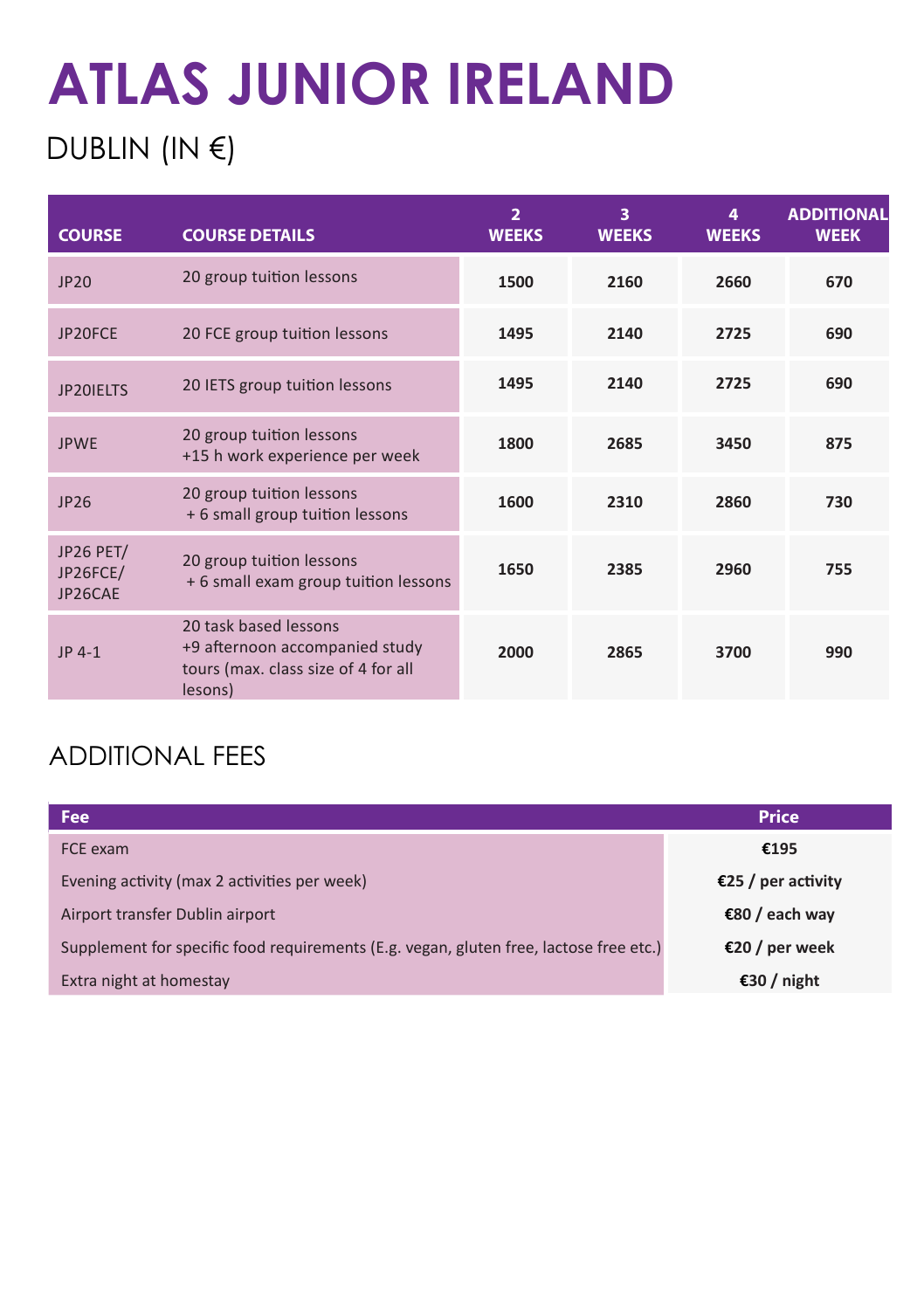# **ATLAS JUNIOR UK**

### CHICHESTER (IN £)

| <b>COURSE</b> | <b>COURSE DETAILS</b>                                       | 2<br><b>WEEKS</b> | з<br><b>WEEKS</b> | 4<br><b>WEEKS</b> |
|---------------|-------------------------------------------------------------|-------------------|-------------------|-------------------|
| <b>JP20</b>   | 20 group tuition lessons                                    | 1440              | 2160              | 2880              |
| <b>JPFCE</b>  | 20 FCE group tuition lessons                                | 1540              | 2310              | 3080              |
| JP26          | 20 group tuition lessons<br>+ 6 small group tuition lessons | 1580              | 2370              | 3160              |

#### ADDITIONAL FEES

| Fee                              | <b>Price</b>   |
|----------------------------------|----------------|
| Airport transfer London Heathrow | £140 / one way |
| Airport transfer London Gatwick  | £130 / one way |